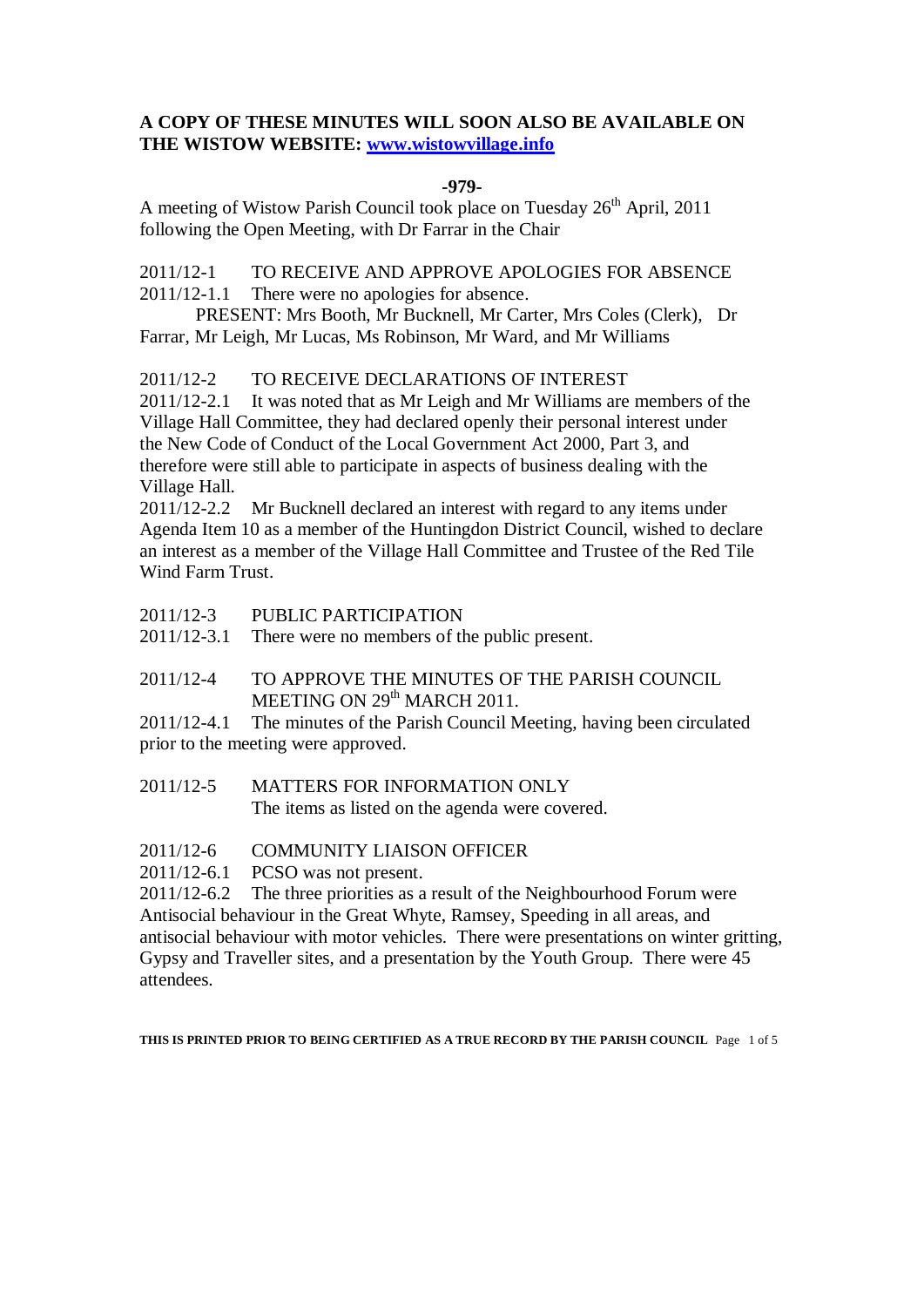#### 2011/12-7 TO RECEIVE REPORTS FROM COUNTY AND DISTRICT **COUNCILLORS**

2011/12-7.1 Mr Lucas reported that there would be a public meeting on  $11<sup>th</sup>$  May to discuss the future of Warboys Library. He had received written support from residents of Wistow. The best option is single staffing, supported by a volunteer and to increase income by the use of the building by community groups. Warboys had increased their precept to support the library and Mr Lucas suggested that there might be a way of Wistow helping to support the library.

2011/12-7.2 Mr Bucknell reported that there is a new designated leader of the Council and the new cabinet will be announced next week and confirmed after the election. Spending cuts and staffing are under review, more information will be available after the Full Council meeting on  $17<sup>th</sup>$  May 2011.

2011/12-7.3 Mr Ward had nothing further to add.

## 2011/12-8 FINANCE

a) to approve the financial statement

2011/12-8.1 As this had been circulated to Councillors present

prior to the meeting, and there were no further comments, it was unanimously confirmed a true record.

b) to approve payments of outstanding amounts

2011/12-8.2 The payments listed were formally approved and the cheques duly

signed, with the exception of the Clerk's salary which was approved for payment later  $M_{\text{re}}$  D  $C_{\text{else}}$   $\Lambda$  pril Salar

| <b>NITS P COIES APTIL SAIRTY</b>    | $L\angle 11.10$ |
|-------------------------------------|-----------------|
| Environment Agency drainage charge  | £ 13.63         |
| Cambridge Water, cemetery standpipe | £ 14.09         |

c) to review cash flow and resolve anticipated issues

The Clerk would move forward sums not used but budgeted on a monthly basis. Grass cutting grant from County approved at £451.74, *the Clerk would raise an invoice.*

It was confirmed that Douglas Tonks Ltd were now in receipt of all the paperwork required to register the Parish Council as an employer and take over payroll.

## 2011/12-9 CORRESPONDENCE

2011/12-9.1 HDC had confirmed that the glass recycling bins were to be removed by  $1<sup>st</sup>$  June 2011 but had offered to install a textile bank. The Clerk had enquired whether Wistow could be considered and the textile bank had arrived. £150 per tonne can be earned but usage is unknown. *The Clerk would check with HDC that installed bin is correct.* 

2011/12.2 It had been confirmed that the bus timetable had changed following the consultation.

2011/12-12.3 Dr Farrar had been asked by Mr and Mrs Berry from the Three Horseshoes for advice on recycling their glass waste. The only option appeared to be through commercial recycling. Glass recycling will still be available at Bluntisham and Alconbury but commercial waste incurs a charge.

**THIS IS PRINTED PRIOR TO BEING CERTIFIED AS A TRUE RECORD BY THE PARISH COUNCIL** Page 2 of 5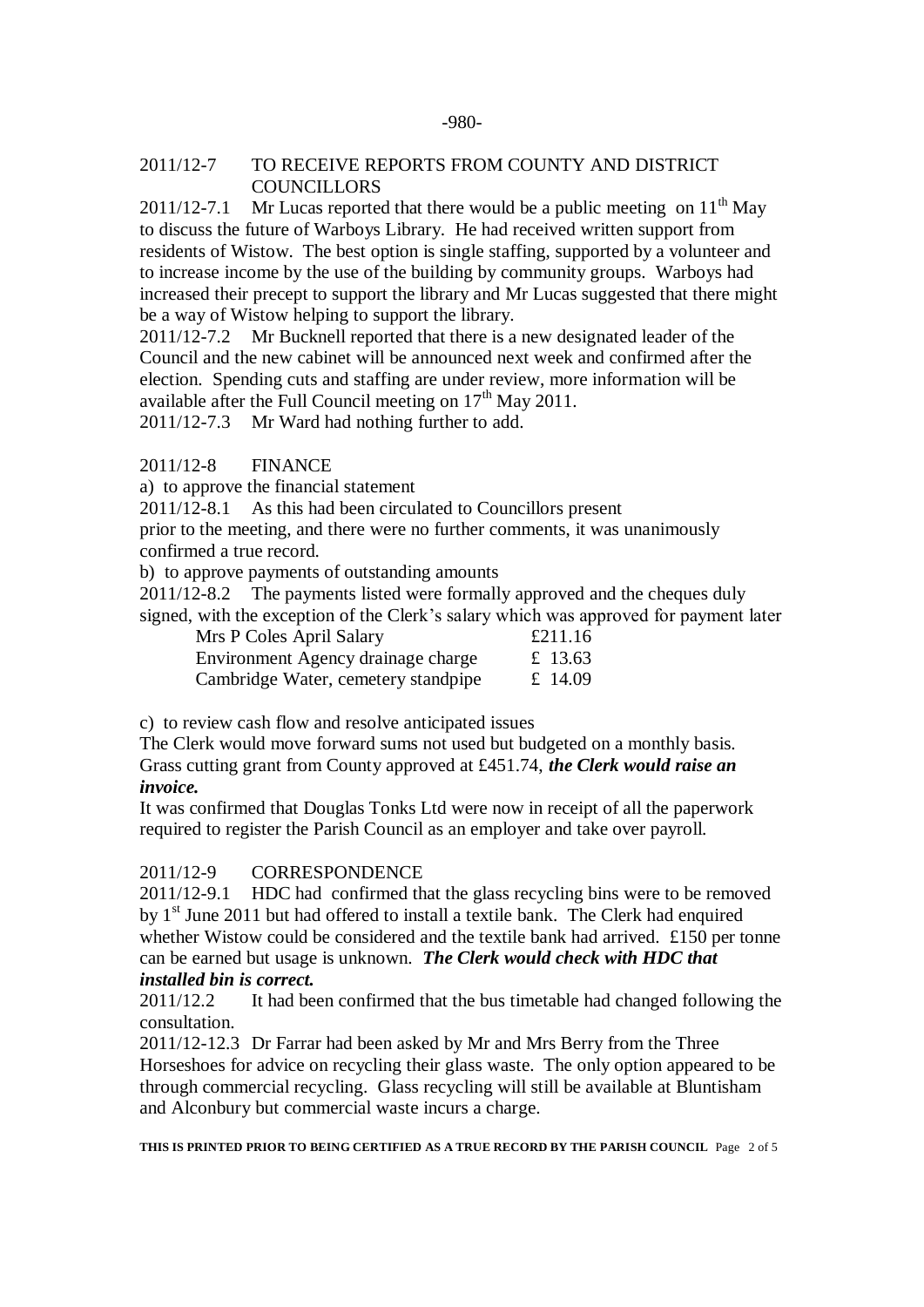2011/12-10 TO CONSIDER ANY PLANNING APPLICATIONS RECEIVED 2011/12-10.1. 1100476S73 Continue use as airsoft War Games Events Centre, Urban Assault, RAF Upwood, Ramsey Road, Bury. There were no comments. 2011/12-10.2 Mr Ward had received an email from Building Control to confirm that a building regulation application had been approved on  $6<sup>th</sup>$  October 2010 in relation to 7 Kingston Way. This, however, did not explain why the Parish Council's comments and concerns had not been addressed or acknowledged and why permission had been granted without any further reference to the Parish Council. *Mr Bucknell pointed out that Parish Councils are only consultees but would look at the Officer's Report and provide further information.* Mr Ward was keen to reassure that consultees' comments were taken into consideration.

2011/12-11 ANNUAL AUDIT

2011/12-11.1 The accounting statements were reviewed and approved.

2011/12-11.2 The Annual Governance Statement was read out and agreed.

#### 2011/12-12 CPALC MEMBERSHIP RENEWAL

2011/12-12.1 Dr Farrar proposed and Mr Leigh seconded renewal of CPALC membership. It was unanimously agreed and a cheque signed.

#### 2011/12-13 OPEN MEETING REVIEW

2011/12-13.1 The following issues were raised: Dog fouling, *the Clerk would contact HDC to see if it were possible to locate a bin by the salt bin on the entrance to the footpath on the bridge.* HGVs through the village, *the Parish Council would look at the Warden scheme but villagers would also have to be vigilant and take registration details.* Phone box on Church Street, *the Clerk would contact BT again*. Grass cutting in the cemetery, *the Clerk would contact Fergusons*

2011/12-14 PREPARATION FOR AGM, TUESDAY 31<sup>ST</sup> MARCH 2011 2011/12-14.1 *The Clerk would circulate Standing Orders and Financial Standing orders for consideration*.

#### 2011/12-15 STREEET LIGHT MAINTENANCE CONTRACT

2011/12-15.1 Quotations for maintenance of our streetlights had been circulated to Councillors prior to the meeting. The options were to outsource or to renew the contract with Cambs County who were using Balfour Beatty. After discussion Mr Carter proposed and Dr Farrar seconded that we instruct County to proceed with option 1, at £20.05 per lighting unit per year. This was unanimously agreed.

**THIS IS PRINTED PRIOR TO BEING CERTIFIED AS A TRUE RECORD BY THE PARISH COUNCIL** Page 3 of 5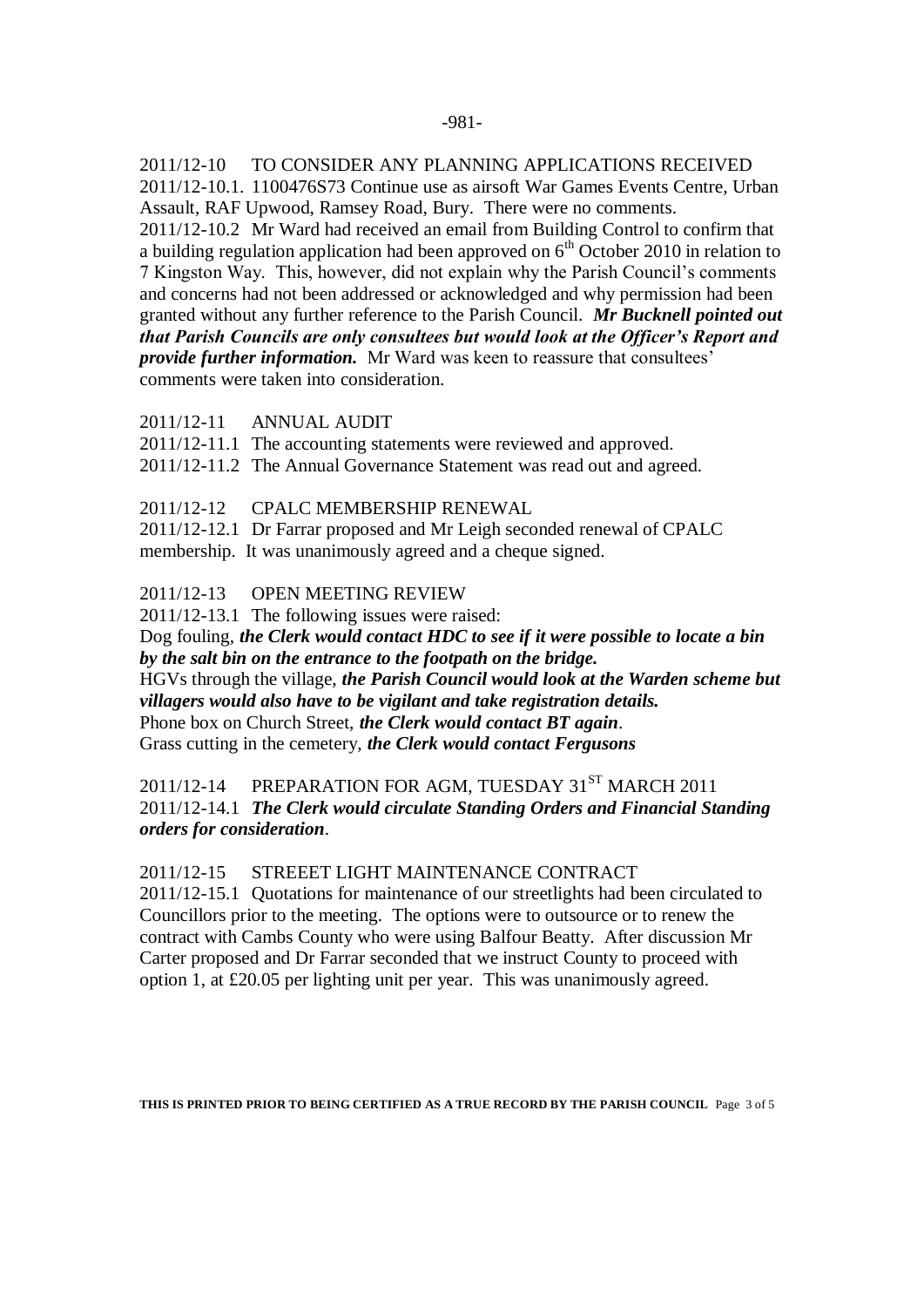#### 2011/12-16 PARISH PLAN ACTION PLAN WORKING PARITES FEEDBACK AND UPDATES

a) Traffic and road issues – Mr Bucknell/Mr Carter/Ms Robinson.

Blackhurst Lane/Hill Road*,* Mr Carter had contacted Mr Green to discuss.

HGV issue requires vigilance

Mr Ward had provided information on street parties for the royal wedding which the Clerk had passed on.

Hawthorn hedges at Wistow Toll were obstructing the view for traffic, *the Clerk would contact Mr Blackhurst and Mr Burton and request that they trim them back*. Following the Flood Forum Mr Bucknell had spoken with the Environment Agency regarding the Harris Lane drainage issue and will be in contact with the owners.

b) Litter – Ms Robinson/Mrs Booth – nothing outstanding.

c) Countryside – Mr Carter/Dr Farrar We had received a letter regarding grass cutting on footpaths but this does not affect us.

d) Village Hall – Mr Leigh/Mr Williams

Nothing to report.

e) Maintenance Issues – Clerk

Mr Carter was persevering with the see saw panels

The annual safety report had been done but report not yet issued. Mr Carter reported that the bolts on the baby swings were beginning to rust *and he would renew them.* Mr Carter had carried out April's risk assessment and Mrs Booth was May

Mr Williams reported that the gate had dropped*, the Clerk will contact the supplier*

Mr Carter reported that an elder tree needed removing from Oaklands Close fence. The benches in the playground are in poor condition and need to be reviewed *Mr Carter and the Clerk will obtain prices to replace some of the benches.* 2011/12-17

a) Grants – Mr Bucknell/Mrs Booth Mrs Booth will study the grant alert that was sent through and the *Clerk will forward it to John Wadsworth*.

b) Wistow Bridge – Mr Leigh/Mr Williams *The Clerk will chase the outstanding work and ask Mr McGee to consult for a solution to the standing water issue.*

Ms Robinson had reported the fallen tree to the Environment Agency but they have confirmed that it is the responsibility of the land owner, *the Clerk will write to them with this information.*

c) Allotments – nothing to report.

d) Parish Plan Review – *Mr Bucknell will provide the Clerk with some dates in order to arrange a meeting.*

e) Broadband – Dr Farrar/Mr Leigh this is an ongoing project and will be removed from the agenda.

2011/12-18 ITEMS FOR WISTOW WARBLER AND WEB SITE 2011/12-18.1 Mr Williams would put in an article on football at the bus stop and would welcome any other articles.

2011/12-19. MONTHLY AUDIT – NOMINEE FOR NEXT MEETING 2011/12-19.1 Mr Carter was our auditor this month and Mr Bucknell for May

**THIS IS PRINTED PRIOR TO BEING CERTIFIED AS A TRUE RECORD BY THE PARISH COUNCIL** Page 2 of 5